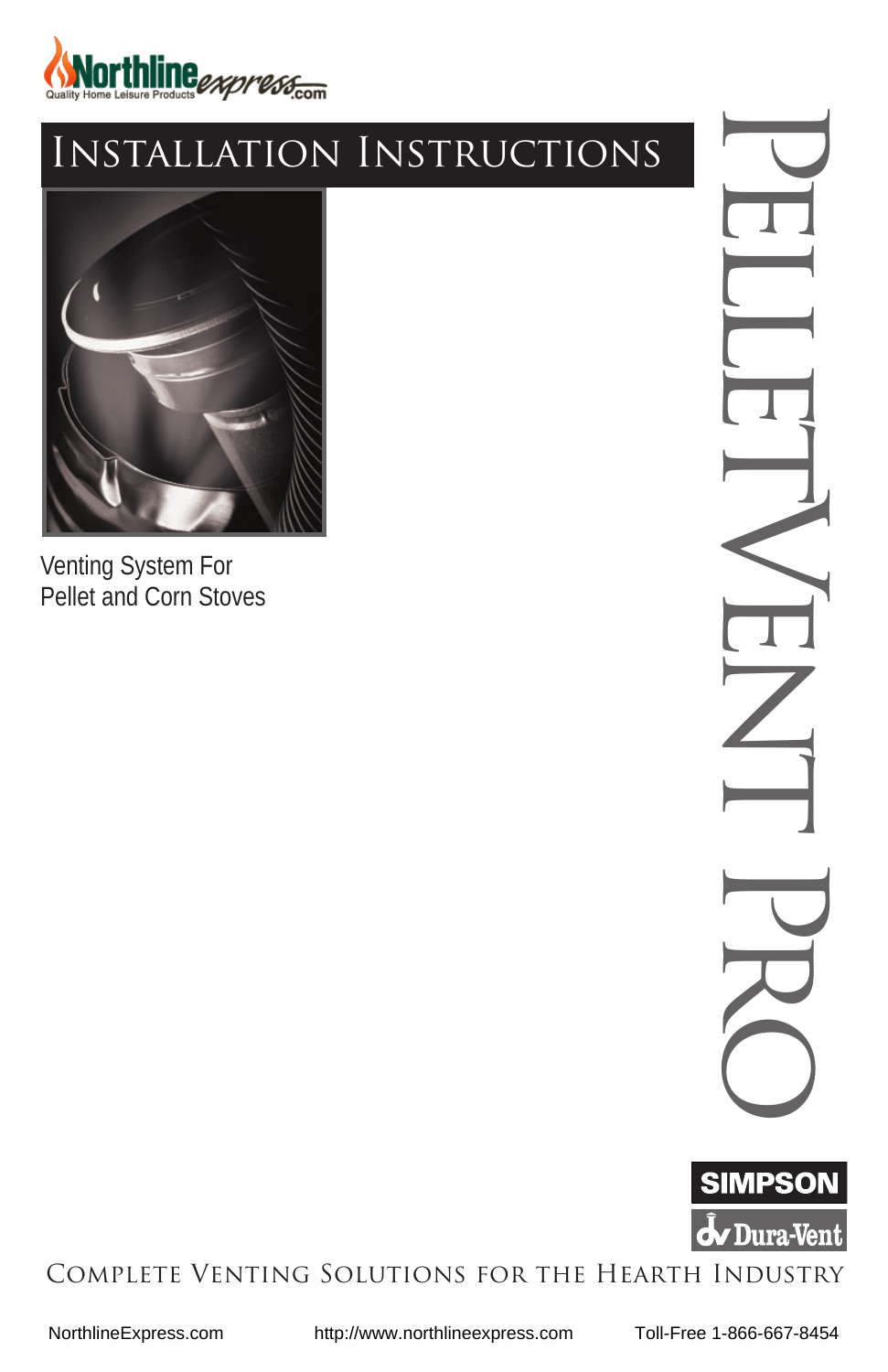# **A MAJOR CAUSE OF VENT RELATED FIRES IS FAILURE TO MAINTAIN REQUIRED CLEARANCES (AIR SPACES) TO COMBUSTIBLE MATERIALS. IT IS OF THE UTMOST IMPORTANCE THAT DOUBLE WALL PELLET VENT BE INSTALLED ONLY IN ACCORDANCE WITH THESE INSTRUCTIONS.**

## **NOTE:**

Read through all of these instructions before beginning your installation. Failure to install as described in this instruction will void the manufacturer's warranty, and may have an effect on your homeowner's insurance and UL listing status. Keep these instructions for future reference. This booklet also contains instructions for installing a venting system within an existing masonry chimney, and for installations passing through a cathedral ceiling.

> **MH8381 MH14420**

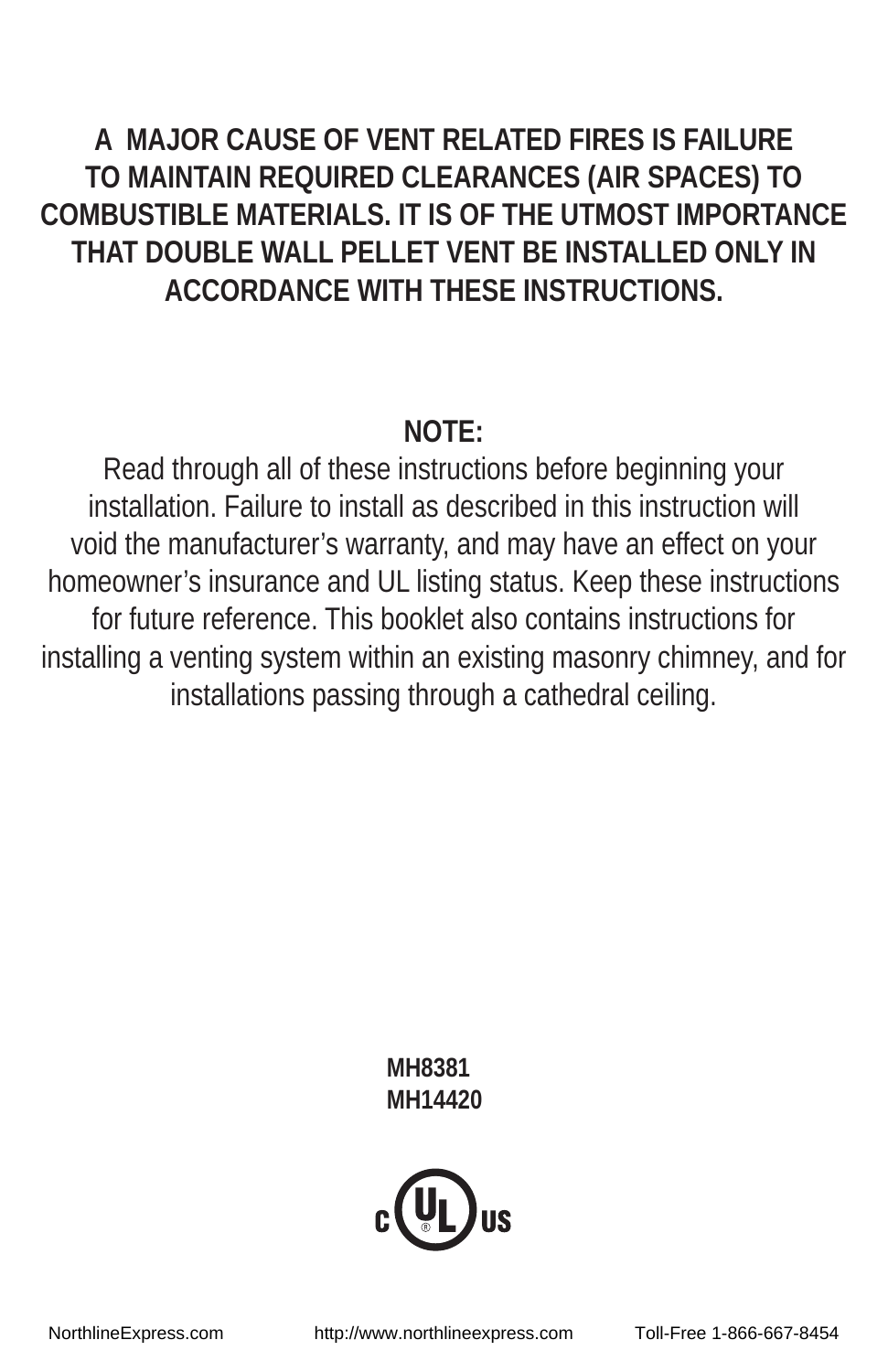#### **CLEARANCES AND APPLICATIONS**

Simpson Dura-Vent's PelletVent Pro is listed by Underwriters Laboratories as vent for listed oil-, pellet-, and corn-burning appliances. PelletVent Pro is also listed as a masonry reliner, in which case the minimum clearance is 0" from vent to masonry, and 0" clearance from the masonry to nearby combustibles. Never fill any required clearance space with insulation or any other materials. Combustible materials include (but are not limited to) lumber, plywood, sheetrock, plaster and lath, furniture, curtains, electrical wiring, and building insulation of any kind.

In the United States, the minimum clearance to combustibles from PelletVent Pro is 1" for oil-burning, pellet-burning, and corn-burning applications.

In Canada, the minimum clearance to combustibles from PelletVent Pro is 1" for oilburning applications, and 3" for pellet-burning and corn-burning applications.

#### **VENT LISTING**

PelletVent Pro is listed by Underwriters Laboratories (listing numbers MH8381 & MH14420) to the American standard UL 641 Type L Low Temperature Venting Systems, and is also listed to the Canadian standards ULC S609 Standard for Low Temperature Vents Type L and ULC/ORD-C441 Standard for Pellet Vents.

#### **INSTALLATION NOTES**

Proper planning for your PelletVent Pro installation will result in greater safety, efficiency, and convenience, saving both time and money. Use only authorized Simpson Dura-Vent PelletVent Pro listed parts. Do not install damaged parts.

**1.** WARNING: When passing through ceilings and walls, make sure all combustible materials and building insulation products are a minimum of 1" from the vent pipe (minimum of 3" in Canada when used on pellet- or corn-burning appliances).

**2.** When exiting through walls, make sure NFPA rules are followed for distance from windows and openings. These rules are shown on page 7.

**3.** Do not mix and match with other products or improvised solutions.

**4.** Practice good workmanship. Sloppy work could jeopardize your PelletVent Pro installation.

**5.** Never use a vent with an inside diameter that is smaller than the appliance flue outlet.

**6**. Multistory: Where PelletVent Pro passes through the ceiling, use Simpson Dura-Vent Firestop/Support assembly.

**7.** PelletVent Pro placement: When deciding the location of your stove and vent, try to minimize the alteration and reframing of structural components of the building.

**8.** Sections of pipe are connected to each other by pushing them firmly together and twisting. Screws are not required. If however, screws are desired, use 1/4"-long sheet metal screws. Under no circumstances, penetrate the inner liner with screws.

3 Manufacturer for any additional requirements. **9.** PelletVent Pro does not need nor require RTV Sealant to be used at joints, but it may be used if desired. Check with the Appliance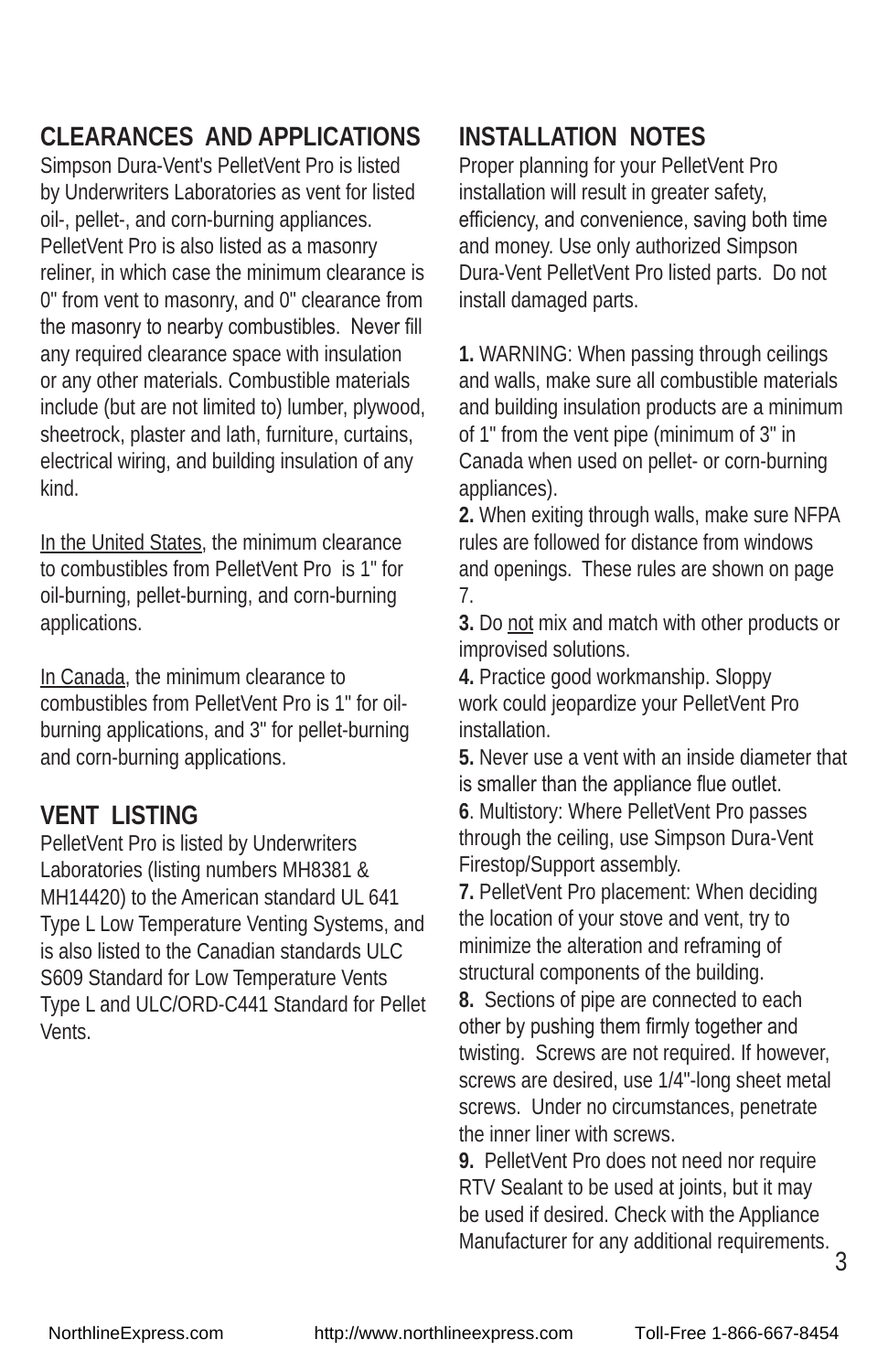Note: the Appliance Adapter may require sealant when connecting to the appliance outlet, and the Adjustable Length section may require sealant when connecting to the previous section to provide a leak-free fit.

**10.** Never install single-wall pipe to freestanding pellet stoves. Single-wall pipe may be connected to a fireplace insert, provided it is inside the fireplace, and the fireplace has completely sealed surroundings.

**11.** Do not connect B-Vent pipe with aluminum liners to pellet appliances.

**12.** Inspections: Using pelletized fuel does not eliminate the need for inspection and cleaning. During the heating season, inspect monthly, and clean at least once a year.

### **TOOLS AND EQUIPMENT YOU MAY NEED**

Eye Protection Gloves Tape Measure **Screwdriver** Saber or Keyhole Saw Hammer Level and Plumb bob High-Temperature Waterproof (RTV) Sealant

#### **PERMITS**

Contact your local building department or fire officials regarding any needed permits, restrictions, and installation inspection requirements in your area.

#### **GENERAL INSTALLATION INSTRUCTIONS**

PelletVent Pro is listed with a minimum 1" clearance to combustibles (3" clearance in Canada when used on pellet- or corn-burning appliances). Refer to Table 1 for framing requirements for Ceiling Supports and Wall Thimble.

**1**. Follow the stove/appliance manufacturer's instructions.

**A**. Choose an appliance that is listed by a recognized testing laboratory.

**B**. Connect only one flue per appliance.

**C**. Follow the appliance manufacturer's instructions and safety manual for maximum efficiency and safety. Overfiring can damage the appliance and vent.

**2.** If the vent exit is on top of the stove *(Figure 1)*:

**A**. Place the appliance according to the manufacturer's instructions.

**B**. Drop a plumb bob to the center of the appliance flue outlet and mark center point on the ceiling, cut a square hole in the ceiling for the Ceiling Support Firestop Spacer. Refer to Table 1 for the dimensions of the hole.

**C**. Connect Appliance Adapter to stove: Due to the variety of different stove collars, the Appliance Adapter may need high-temperature non-hardening sealant in order to achieve a leak-free connection. .

**D**. Connect Pipe sections. Attach PelletVent Pro pipe sections by pushing male and female ends of pipe together and twisting until pipe is in locked position. PelletVent Pro pipe sections do not require any sealant. Screws are not needed, but 1/4" screws can be used if desired, however, be sure you do not penetrate the inner liner.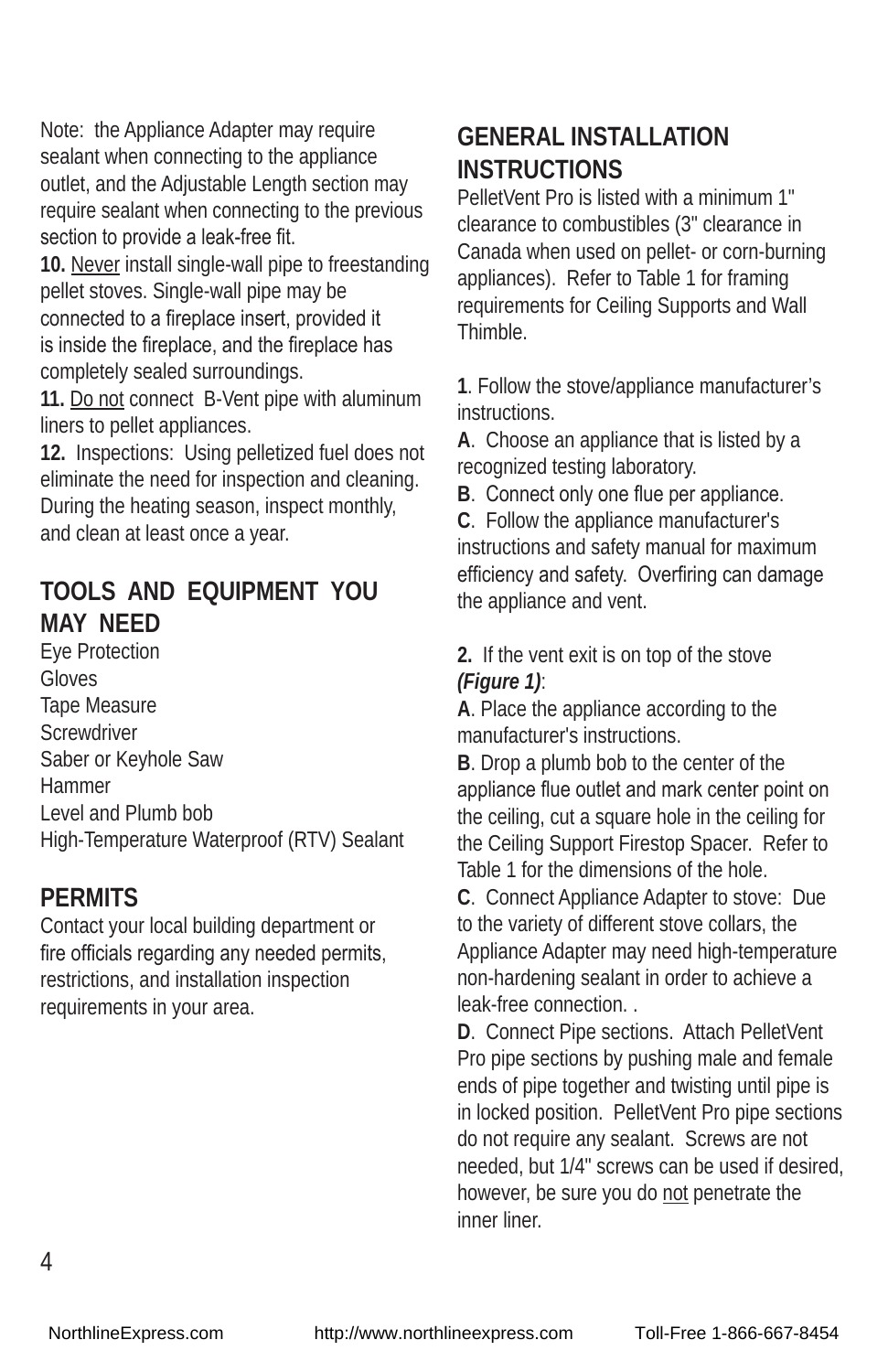**E**. When the pipe passes through the Ceiling Support Firestop Spacer at ceiling, tighten bolt and clamp around pipe.

**F**. **ALWAYS MAINTAIN AT LEAST 1" CLEARANCE FROM COMBUSTIBLE MATERIALS (3" clearance in Canada when installed on pellet- and corn-burning appliances).** Where the vent passes through additional floors and ceilings, always install a Ceiling Support Firestop Spacer.

**G.** When the PelletVent Pro enters the Attic, install an Attic Insulation Shield around the vent *(Figures 1 & 3)*. This will prevent insulation and debris from collecting near the vent pipe. Use (4) wood screws to secure the base of the Attic Insulation Shield to the framed opening. Adjust the height of the Attic Insulation Shield by sliding the top cylindrical shield over the one from the base. Insure that the top of the Shield is above the level of building insulation. Secure the Shield in place with at least two (2) sheet metal screws through the side of the cylindrical shield. Attach collar around the top of the Attic Insulaiton shield.

**H.** After lining up for the hole in roof, using the same method as 2.(B), cut either a round or square hole in the roof. Always cut the hole with the proper clearance to combustibles. Install the upper edge and sides of Flashing under the roofing materials and nail to the roof along the upper edge. Do not nail across the lower edge. Seal all nail heads with nonhardening waterproof sealant.

**I.** To finish, apply non-hardening waterproof sealant where the Storm Collar will meet the vent and Flashing; slide Storm Collar down until it sets on the Flashing, put the Cap on and twist to lock *(Figure 2)*.

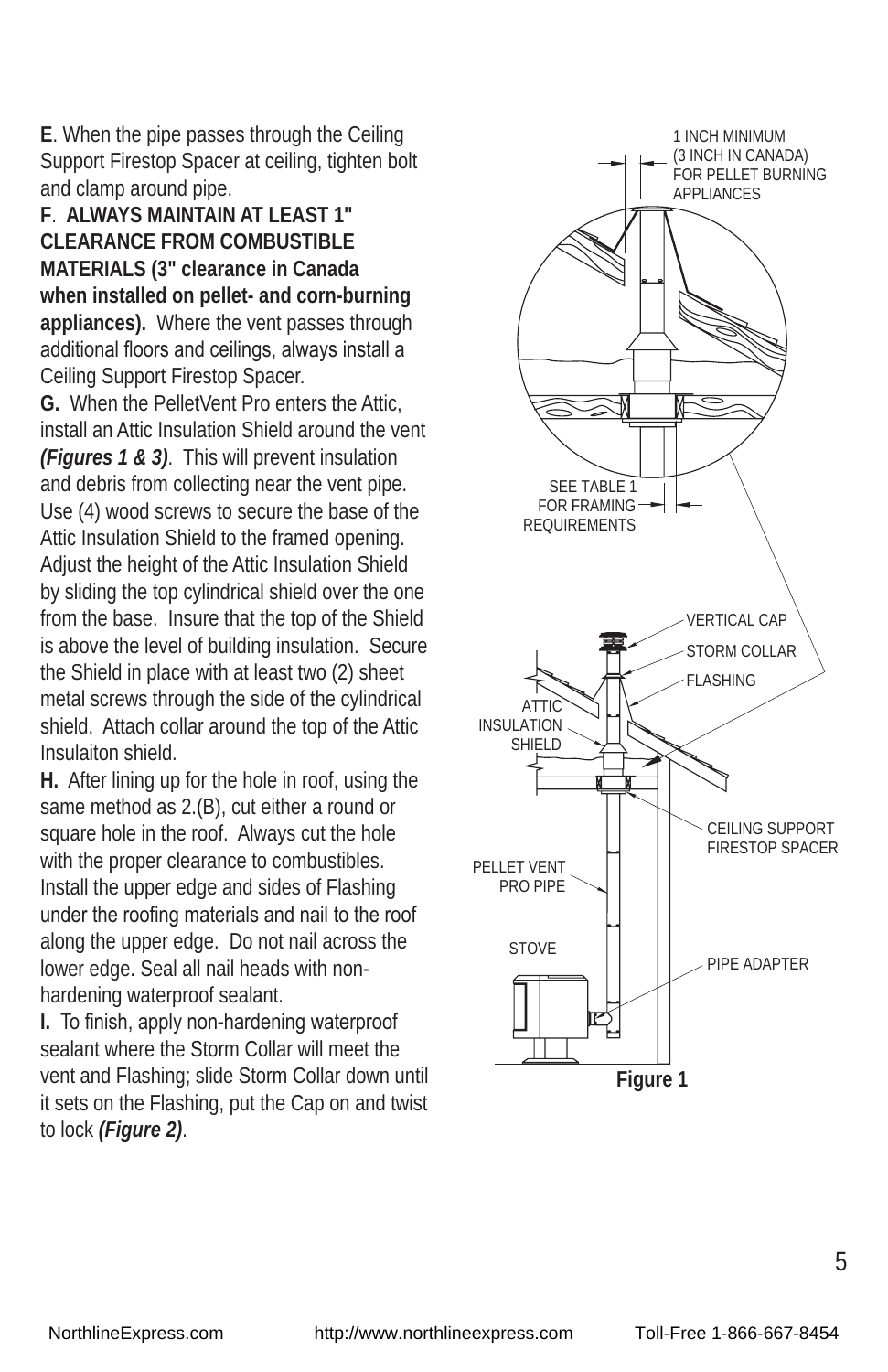

**3.** If the flue exits on back of stove and an interior installation is desired *(Figure 3)*: **A**. Place the appliance according to the manufacturer's instructions.

**B**. Connect an Appliance Adapter to the back of the stove and attach a Tee to Appliance Adapter, align, push together and twist to lock. **C**. Continue to assemble pipe as described in Step 2.

**4**. If the flue exit is on the back of stove, and an exterior vertical installation is desired *(Figure 4)*:

**A**. Place the appliance according to manufacturer's instructions.

**B**. Cut and frame a square opening in the wall as specified in *Table 1*. The black portion of the Wall Thimble is to be attached to the interior wall, and the unpainted portion is to be attached to the exterior wall. The Wall Thimble adjusts to fit walls from 3"-8" thick *(Figure 5)*.

**C**. Connect an Appliance Adapter to back of stove; attach pipe to penetrate wall so vertical section from Tee will be 3" from the exterior of the wall. Attach a Single Tee or a Double Tee with Clean-Out Adapter, and proceed up the wall. Attach an Adjustable Wall Strap just above the tee. Wall Straps (adjustable from 1"-3" clearance, also offered in fixed clearance 1" non adjustable version) must be placed every 4-feet along the vertical run. Assemble pipe in the same manner described in Step 2 of the general instructions.

**D**. Seal the exterior section of the Wall Thimble to the wall with non-hardening waterproof sealant. As an option, you may also seal the gap between the pipe and Wall Thimble with sealant.

**5**. If the flue exit is on back of the stove, and a horizontal through-the-wall installation is desired *(Figure 6)*: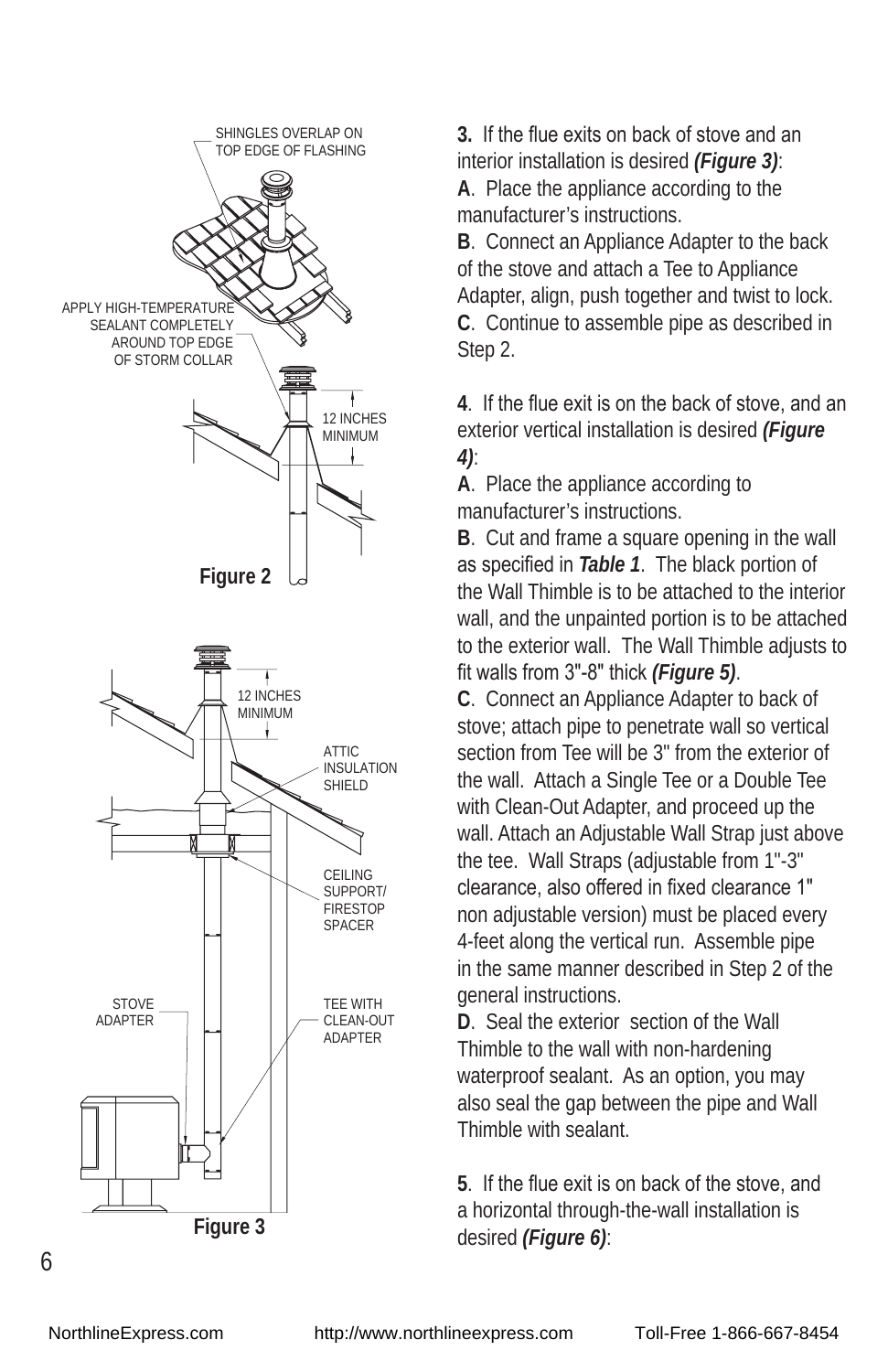| PelletVent Pro<br>Component                         | Framing<br><b>Dimensions</b>       |
|-----------------------------------------------------|------------------------------------|
| 3" & 4" Ceiling Support /<br><b>Firestop Spacer</b> | $7''$ x $7''$                      |
| 3" & 4" Cathedral Ceiling<br>Support Box            | 10 3/4" x 10 3/4"                  |
| 3" & 4" Wall Thimble                                | $7\frac{1}{2}$ 's $7\frac{1}{2}$ " |

**Table 1**

**A.** Place the appliance according to manufacturer's instructions.

**B.** Connect the Appliance Adapter to back of stove and attach sufficient pipe to penetrate Wall Thimble and extend at least 6" beyond the exterior wall. You may install the optional House Shield as shown in *Figure 6*. The House Shield is used to protect the exterior wall from vent discharge. Attach a Round Horizontal Cap. The Round Horizontal Cap can be swiveled to be directed away from nearby objects (fence, plants, etc.), but must still be pointing in a generally downward direction. **Important**: Horizontal Caps must be pointed in a generally downward direction to insure rain and snow do not enter the cap, and cause potential damage to the appliance. Vent Cap should be at least 6" from the wall.

**C.** Follow the below listed NFPA 211 rule for distance of exit terminal from windows and openings:

NFPA 211 (2003 ed.) Section 10.4 Termination: 10.4.5 (1) The exit terminal of a mechanical draft system other than a direct vent appliance (sealed combustion system appliance) shall be located in accordance with the following:

(a) Not less than 3 ft (.91m) above any forced air inlet located within 10 ft. (3m).

(b) Not less than 4 ft. (1.2m) below, 4 ft. (1.2m) horizontally from or 1 ft. (305mm) above any door, window or gravity air inlet into any building



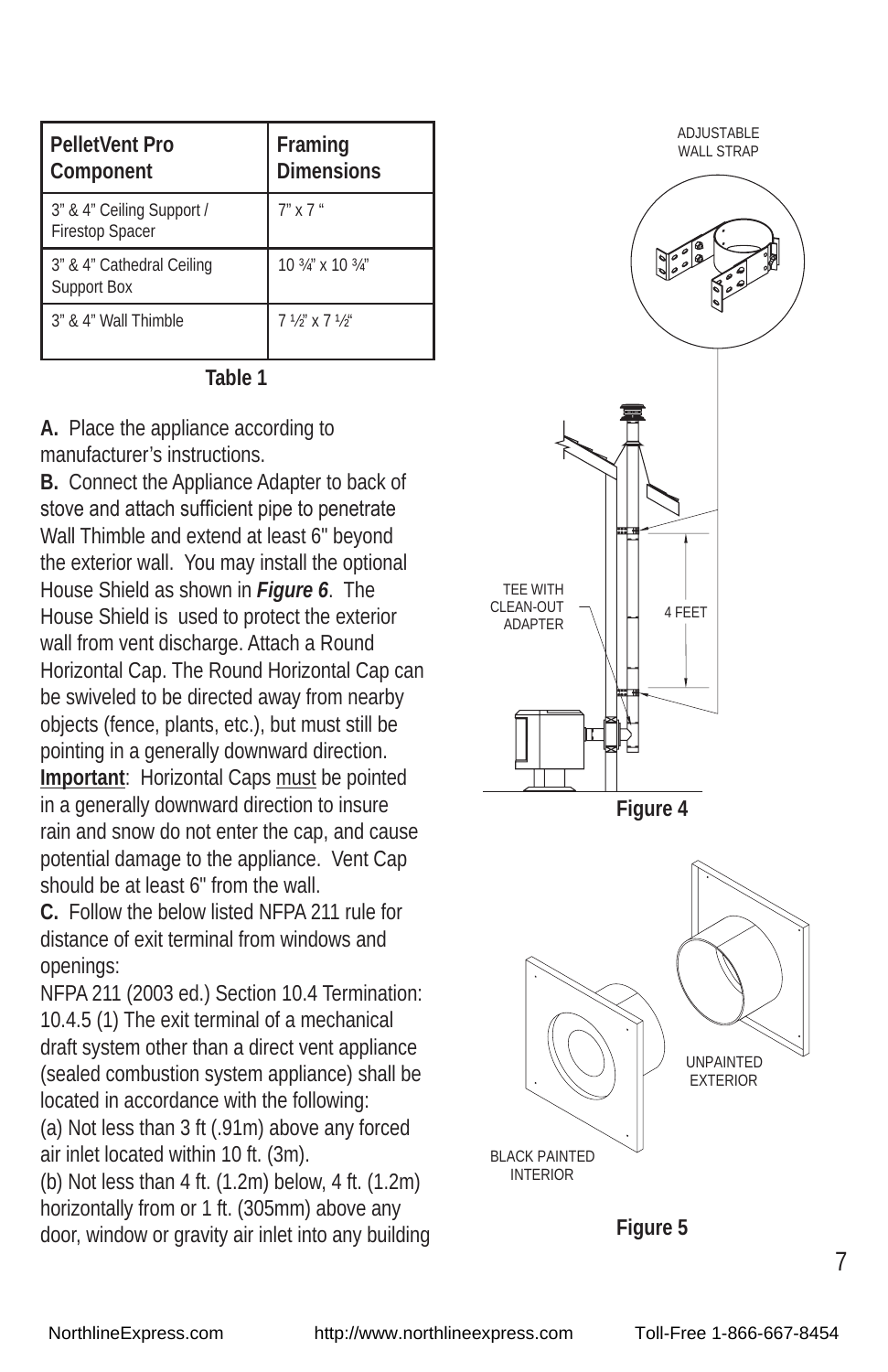

(c) Not less than 2 ft. (0.61m) from an adjacent building and not less than 7 ft. (2.1m) above grade when located adjacent to public walkways.

**6.** If it is desired to attach to an existing 6", 7" or 8" DuraTech, DuraPlus or DuraPlus HTC chimney, either roof supported, or ceiling supported: *(Figure 7)*.

**A.** Remove any existing connector pipe, adapter or connector going into the ceiling support box.

**B**. Visually inspect with a flashlight the condition of the interior of the chimney for cleanliness and structural integrity. All evidence of soot and creosote must be removed from the existing chimney system. If you doubt your ability to accomplish this, contact a certified chimney sweep. Do not use chemical cleaners, as these can possibly damage the inside of the chimney. Do any required maintenance on the existing chimney system at this time. **C.** Install a DVL/DuraBlack Chimney Adapter - product stock numbers (6") 8674, (7") 8774, or (8") 8874 - in the existing ceiling support box, as shown in *Figure 7*. Note that the DVL/ DuraBlack Chimney Adapter only connects to Simpson Dura-Vent chimney systems.



8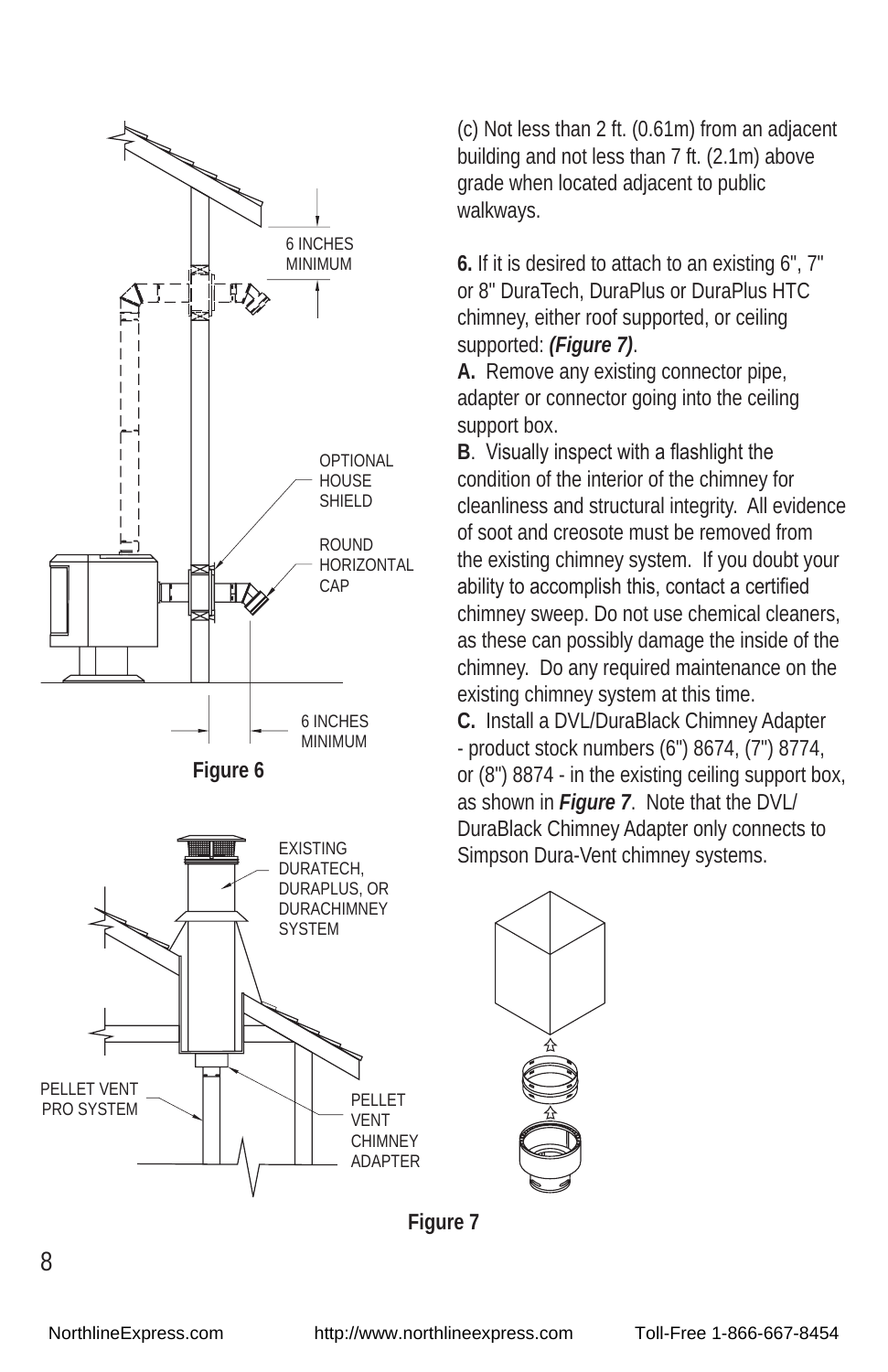**D.** Connect the appropriate size Chimney Adapter to the DVL/DuraBlack Chimney Adapter.

**E.** Connect the appliance to the Chimney Adapter using an Appliance Adapter, lengths of pipe as required, and an Adjustable Length pipe. Slide the Adjustable Length down over the top pipe section, position the installation vertically plumb, then slip the Adjustable Length up and twist lock it to the Chimney Adapter. Once all the components are firmly seated and properly aligned, carefully drill three 1/8" diameter holes through the outer sleeve only in the center of the slots located at the bottom of the Adjustable Length pipe. Do not penetrate the inner liner. Use (3) 1/4" length sheet metal screws to secure the Adjustable Length pipe. The completed installation will look like *Figure 7*.

#### **INSTALLATION INTO A MASONRY FIREPLACE**

**1**. Have the masonry chimney inspected by a certified chimney sweep or installer, to determine it's structural condition.

**2.** Carefully read the pellet stove or insert installation instructions.

**3.** Measure and record the dimensions as shown in *Figure 8*.

**4.** Use dimension "A" to determine total pipe requirements. Add 12 additional inches to insure the termination is an adequate distance above the roofline.

**5.** The gross pipe required will be "A" dimension plus 12 inches. Five feet of this will be Flex Pipe. The remainder will be rigid pipe. For each joint, subtract 1-1/2 inches to allow for the overlap. You may need extra pipe, or an adjustable length pipe section to achieve the correct height.

**6**. Assemble the first rigid pipe section to the Flex Pipe, insuring that the "UP" arrows shown





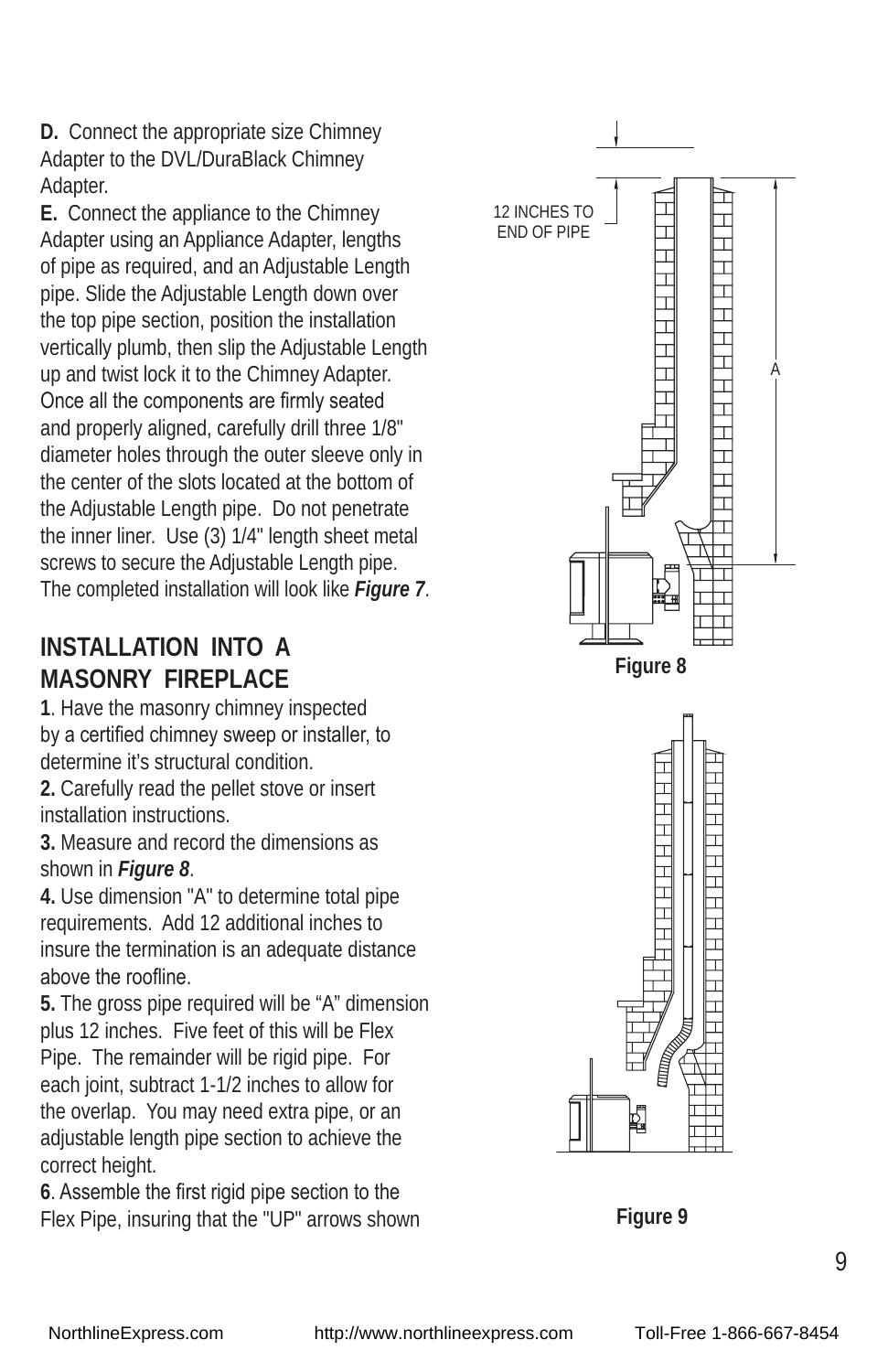

on the pipe labels are, in fact, pointing up. Push the sections together and twist to lock. Screws are not required for a firm lock, however, should it be desired to use them, use stainless steel sheet metal screws 1/4-inch long - do not penetrate the inner liner of the pipe.

**7.** Repeat this process for the remainder of the pipe sections, and lower the assembly down the chimney as shown in *Figure 9*. Lower it below its normal position in order to connect the Flex Pipe to the pipe on the appliance. It may be necessary to tie a line to the top section, to pull it back up later.

**8.** In making the connection at the appliance, configurations other than the one shown in *Figure 10* may be made. It may be necessary to contact the manufacturer of the unit to determine exactly what may or may not be done to make the correct connection. Some typical arrangements are shown in *Figures 11 and 12*. An Appliance Adapter may be needed, depending on the exit size of the stove or insert collar.

**9.** If a Tee is necessary to make the connection, as shown in *Figure 12*, the Tee has a removable Clean Out Adapter on its base to enable cleaning. The Tee Support Bracket to hold the Tee to the rear of the appliance is mandatory. If it is desired to mount the Tee Support to the rear of the stove, obtain approval from the manufacturer of the stove before drilling, tapping, or performing any other alterations to the appliance.

**10.** Connect the appliance to the coupling on the bottom of the Flex Pipe, by twisting to the locked position. Push the appliance into the fireplace to its final resting place. Go to the top of the chimney and pull the vent system up to it's desired height.

**11.** For the termination of the pellet vent, you will use a Tall Cone Flashing, and a Storm Collar. This will require 14 inches of pipe above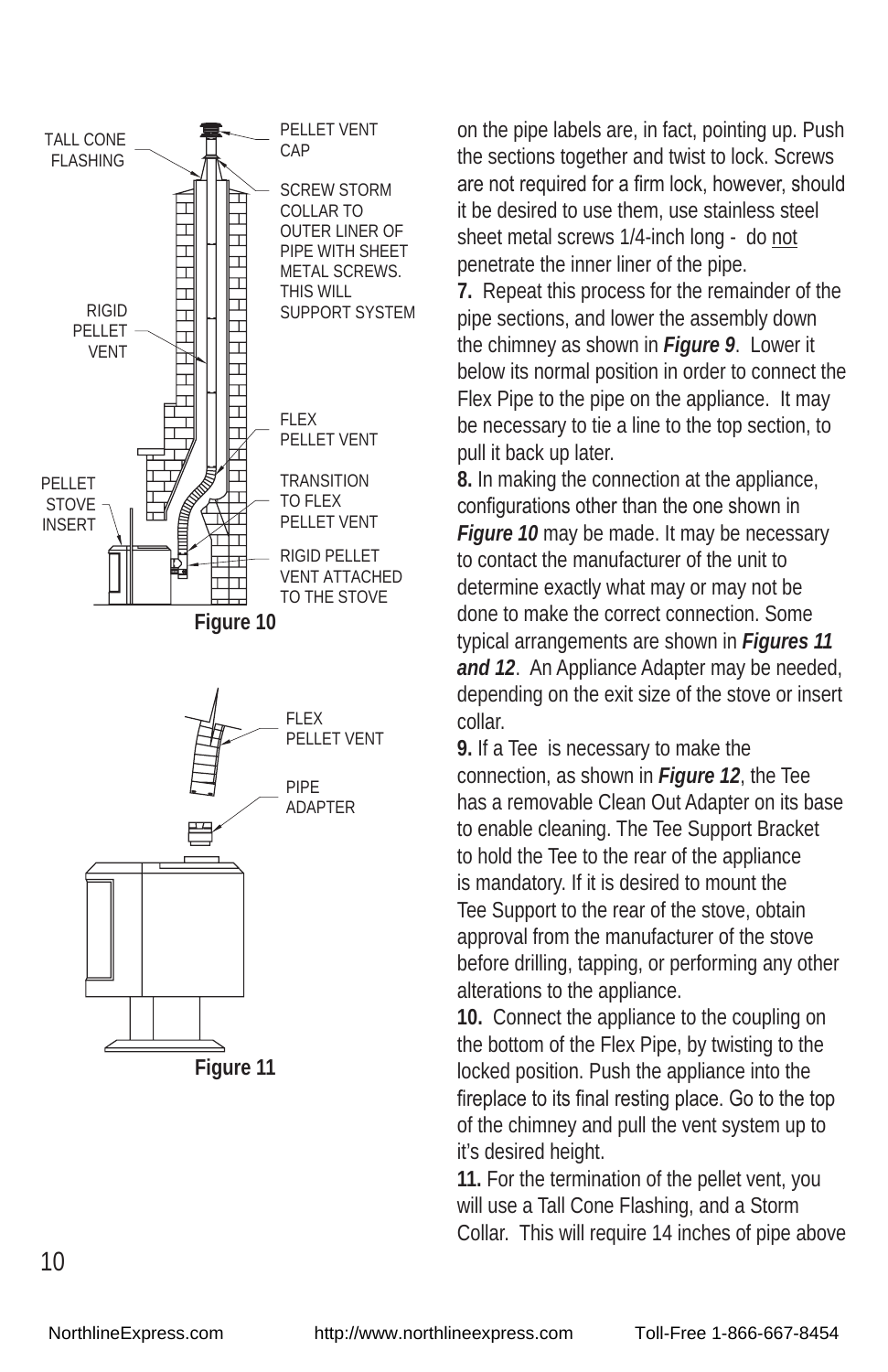the top of the masonry chimney. Pull the pipe up through the flashing to the desired height. Mark where the Storm Collar will go. Slip the Storm Collar down over the pipe, and affix it to the pipe with a 1/4"-long stainless steel sheet metal screw *(Figures 13 & 14)*. The Storm Collar will then support the entire vent system. Install the Cap. Seal the joint at the Storm Collar, and any other joints or seams which may appear suspect. *Figure 15* shows a Tall Cone Flashing modified to fit a chimney where the tile liner protrudes above the masonry, as another alternate termination technique. This completes the masonry installation.







**Figure 12**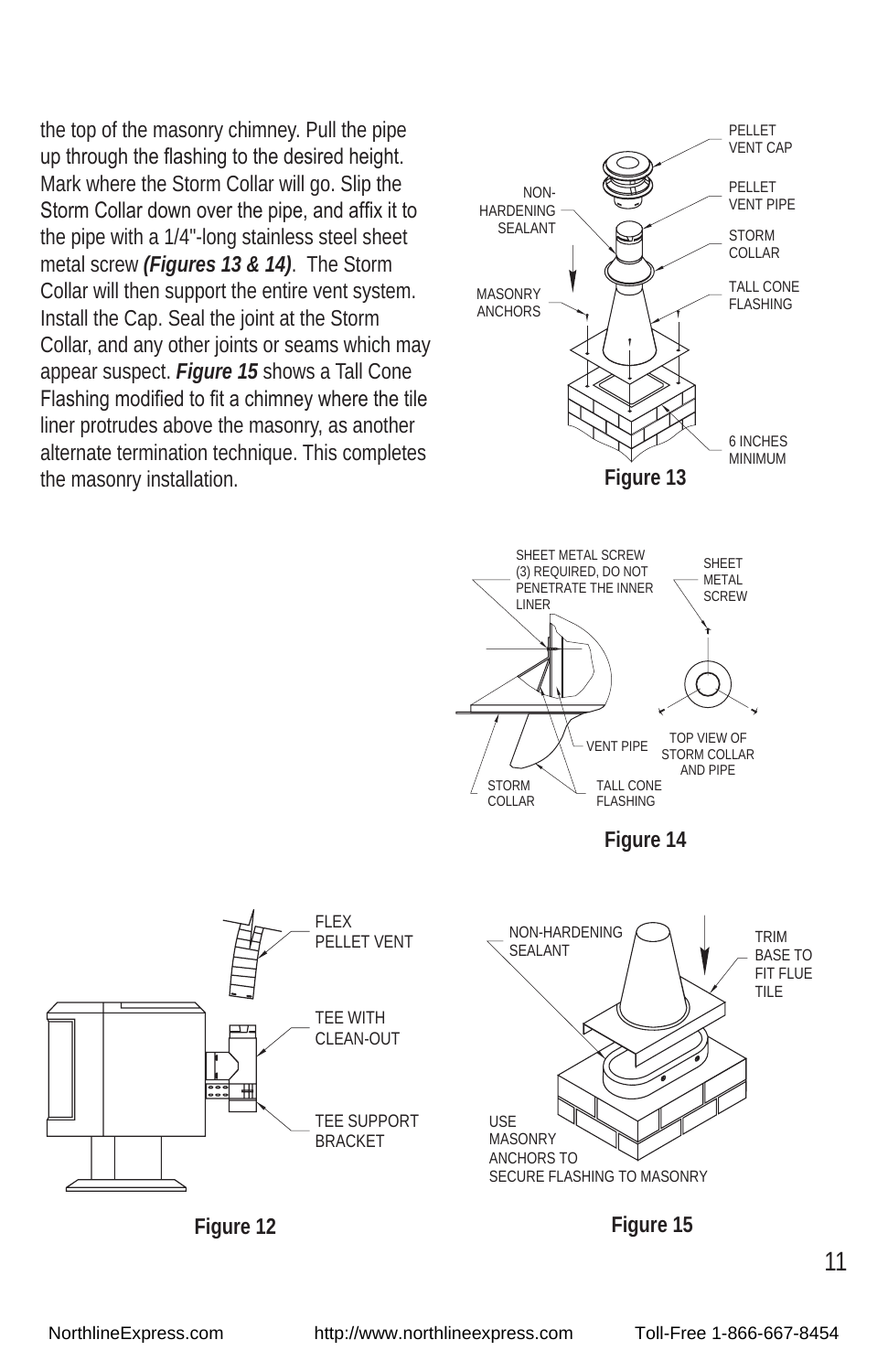



BETWEEN PIPE AND MASONRY WITH GROUT

**Figure 17**

### **INSTALLATION THROUGH SIDE OF MASONRY CHIMNEY**

**1.** Set the appliance in its final location and mark the center of the hole where the pipe is to penetrate the masonry chimney *(Figure 16)*. Insure that you comply with the manufacturer's specifications in regards to clearance and distances from combustible surfaces. **2.** The pellet vent system is assembled essentially the same as previously described

for installation in an existing masonry chimney with the exceptions listed:

**A**. No Flex Pipe is required, unless the masonry chimney has an offset. If an offset exists, then a section of Flex Pipe will be needed to accommodate the offset.

**B**. A Tee is installed at the bottom end of the vertical pipe *(Figure 16)*.

**C**. A Reduction Collar or a Trim Collar is required to go around the pipe section that passes through the masonry to give it a finished look *(Figure 16)*.

**3.** It will be necessary to break out the masonry around the location of the pipe center line mark to a diameter of at least 4 inches for 3 inch pipe, and at least 5 inches in diameter for 4 inch pipe.

**4.** Install the Tee on the bottom of the vertical pipe system and lower it down the chimney until the center of the branch of the Tee is level with the center of the hole in the masonry. Connect horizontal pipe section to the Tee branch. **5.** Holding the pipe at the proper elevation, install the Storm Collar and Cap, as described in Step 11 for the fireplace installation. **6.** Connect the horizontal piece of pipe which goes through the masonry to the Tee by pushing it through the hole in the masonry, and lining it up with the branch of the Tee. Then push it into the Tee, while twisting to lock it. **7.** Once the horizontal pipe section is in place, the space between the pipe and the masonry may be filled with high temperature grout, as shown in *Figure 17*, if desired.

**8.** Install the Reduction Collar or Trim Collar, the 90° Elbow, and the vertical pipe section going to the appliance. An Adjustable Pipe length will probably be needed, as well as an Appliance Adapter.

**9.** Conduct a final inspection of the entire job, and review the manufacturer's operating and installation instructions once more, before firing the appliance.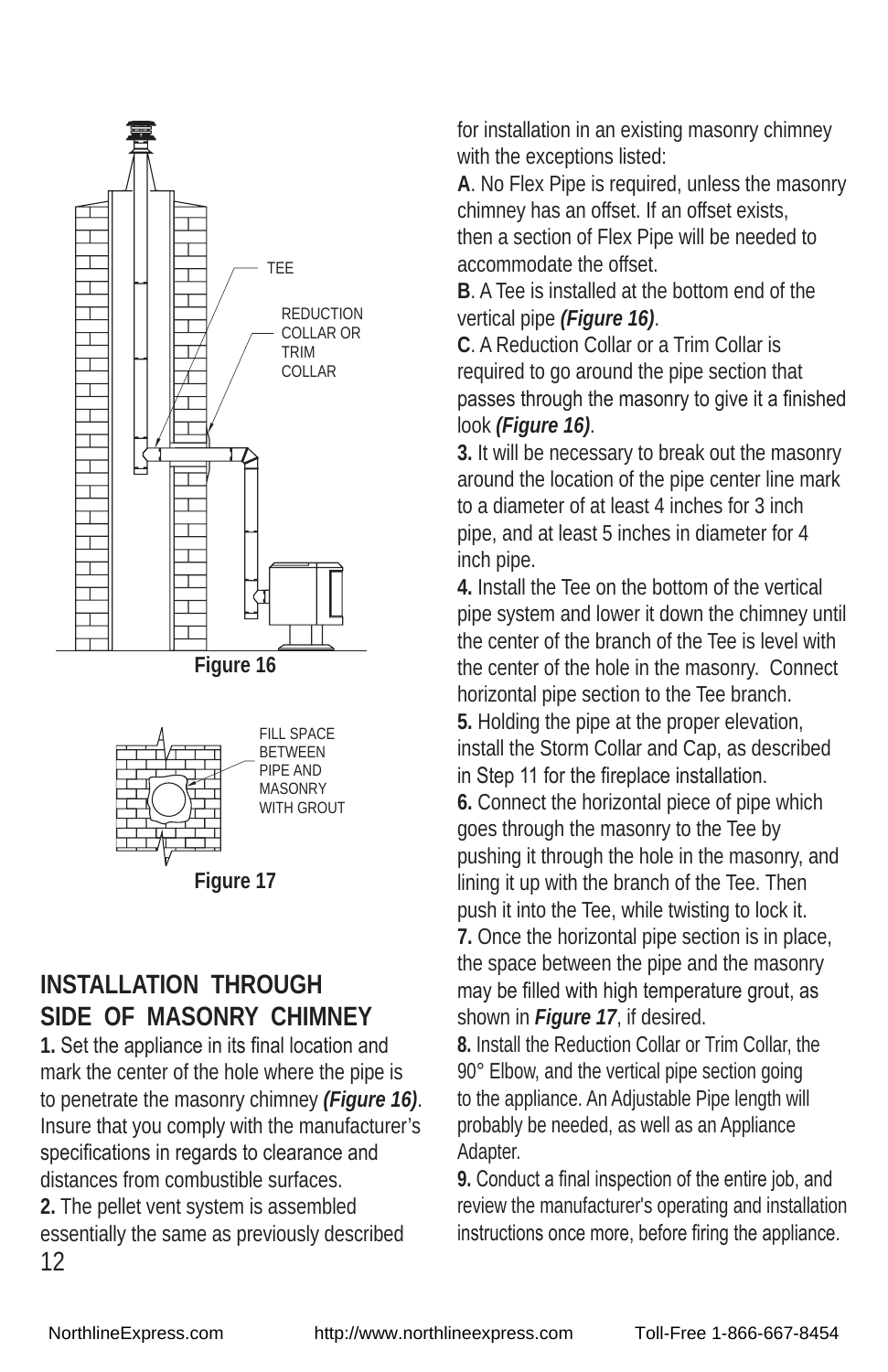

#### **INSTALLATION IN A CATHEDRAL CEILING**

**1**. Mark a line on the side of the Cathedral Ceiling Support Box to correspond to the line of the roof pitch, as shown in *Figure 18*. Allow for the Support Box to protrude below the low side of the finished ceiling a minimum of 2 inches. **2.** Position the appliance at its proper location on the floor. Pay close attention to the manufacturer's installation instructions regarding the distances from combustibles, etc. The appliance must also be positioned so the Support Box will not interfere with roof rafters or other structural framing.

**3.** Run a plumb line from the center of the flue exit on the stove to the ceiling. Mark the point on the ceiling where the plumb line intersects. This represents the center of the support box. Drill a small hole through the ceiling at this point, so it can be located from the top of the roof.

**4.** From the roof, locate and mark the outline of the Support Box.

**5.** Remove shingles or other roof covering as necessary to cut the rectangular hole for the Support Box. Cut the hole 1/8-inch larger than the dimensions of the Support Box. *(Figure 19)*. The rectangular hole should be centered on the







**Figure 20**



**Figure 21**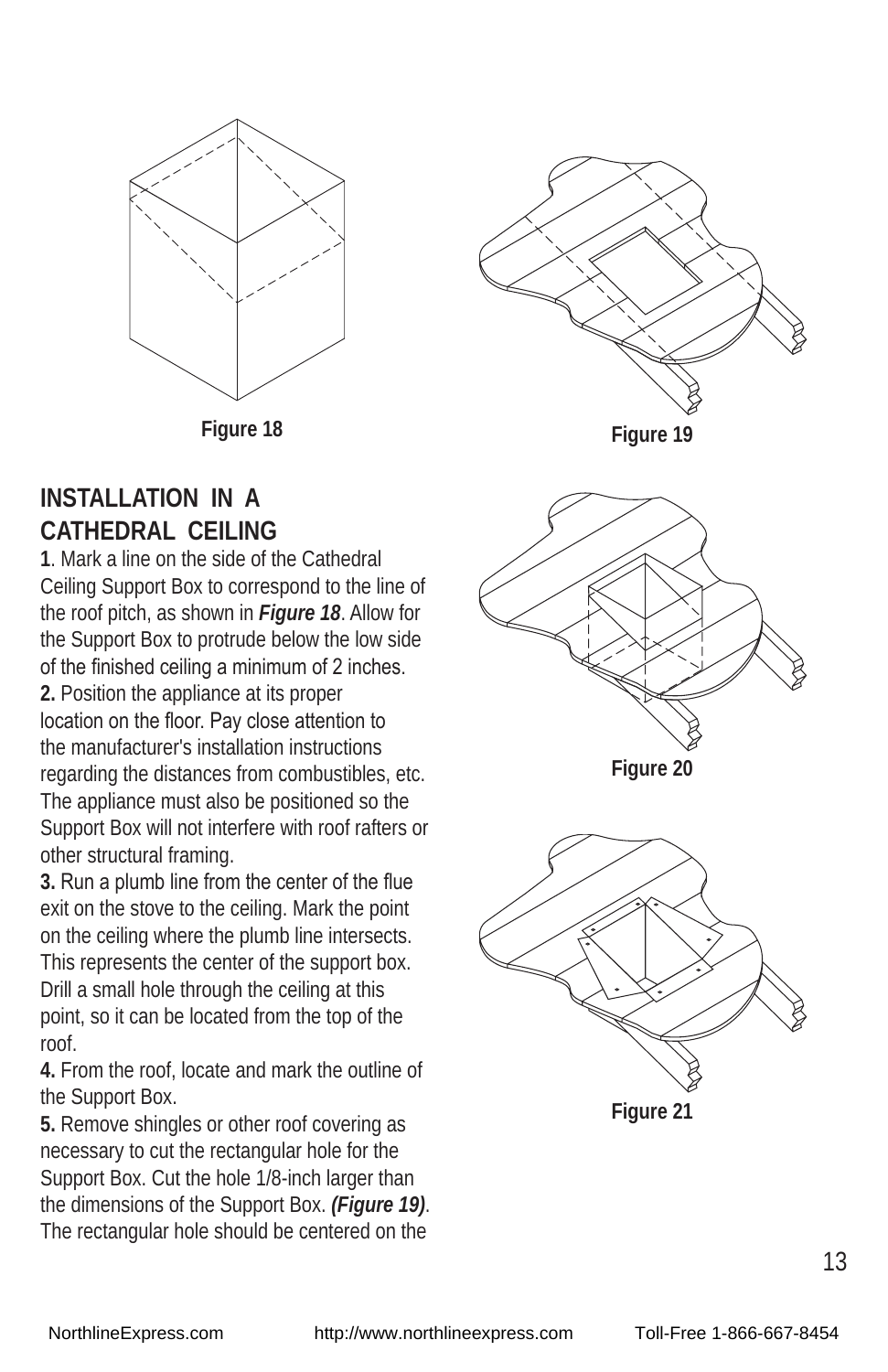

small hole which you drilled through the ceiling to mark the location. Again, verify that you are not cutting through rafters or framing members. **6.** Run the Support Box through the roof as shown in *Figure 20*, and place it so that the bottom of the Support Box protrudes at least 2 inches below the finished ceiling. Align the Support Box vertically and horizontally with a level. Temporarily tack the Support Box in place through the inside walls and into the roof sheathing.

**7.** Using tin snips, cut the Support Box from the top corners down to the roof line, and fold the resulting flap over the roof sheathing *(Figure 21)*. Before nailing it to the roof, run a bead of non-hardening sealant around the outside top edges of the Support Box so as to make a seal between the box and the roof. Clean out any combustible material or debris from inside the Support Box.

**8.** Place the Pipe Clamp, (which comes as a component of the Support Box) around the top of the hole in the bottom of the Support Box *(Figure 23)*.

**9.** Connect the necessary amount of pipe sections to reach the stove at a point where the Cap will be at least 12-inches above the roof *(Figure 22)*.

**10.** Run the assembled pieces of pellet vent pipe down through the Clamp of the Support Box and connect to the appliance with an Appliance Adapter. Using a level, make slight adjustments in the position of the appliance until the pipe is truly vertical. Tighten the bolts in the Clamp. Note that the overall length of the pellet vent pipe as assembled, can be no longer than 42 feet.

**11**. Slip the Flashing over the pipe section(s) protruding through the roof. Secure the base to the roof with roofing nails as shown in *Figure 24*. Insure that the roofing material overlaps the top edge of the Flashing *(Refer to Figure 2)*.

14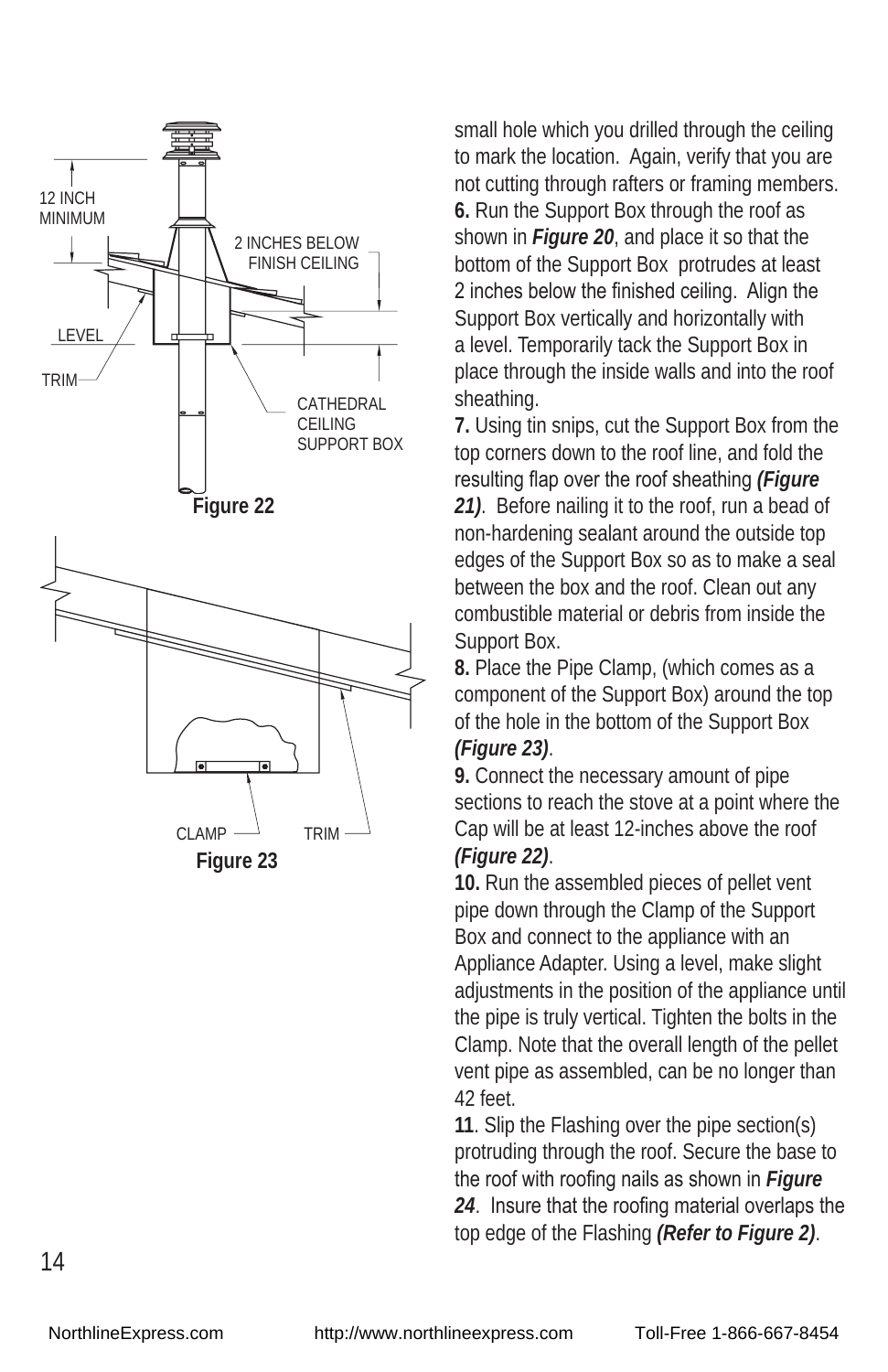

#### **CLEANING AND MAINTENANCE**

**1.** Have your system cleaned by a certified chimney sweep if you have doubts about your ability to clean it. Use a plastic or flexible steel brush. Do not use a stiff brush that will scratch the stainless steel liner of your system.

**2**. PelletVent Pro systems must be installed so that access is provided for inspection and cleaning.

**3.** The pellet vent should be inspected at least once every month during the heating season.

**4.** Do not use chemical cleaners. They can damage the vent pipe.

**5.** To increase pellet vent life, coat all exterior metal parts with high temperature, rustproof paint. This is highly recommended, particularly in areas near the ocean.

**6.** In case of a chimney fire, close all appliance draft openings, shut off pellet appliance and call your Fire Department. Do not use the appliance or vent until it has been inspected for possible damage.

**7.** Simpson Dura-Vent is not responsible for flue by-products that might discolor roofs or walls.